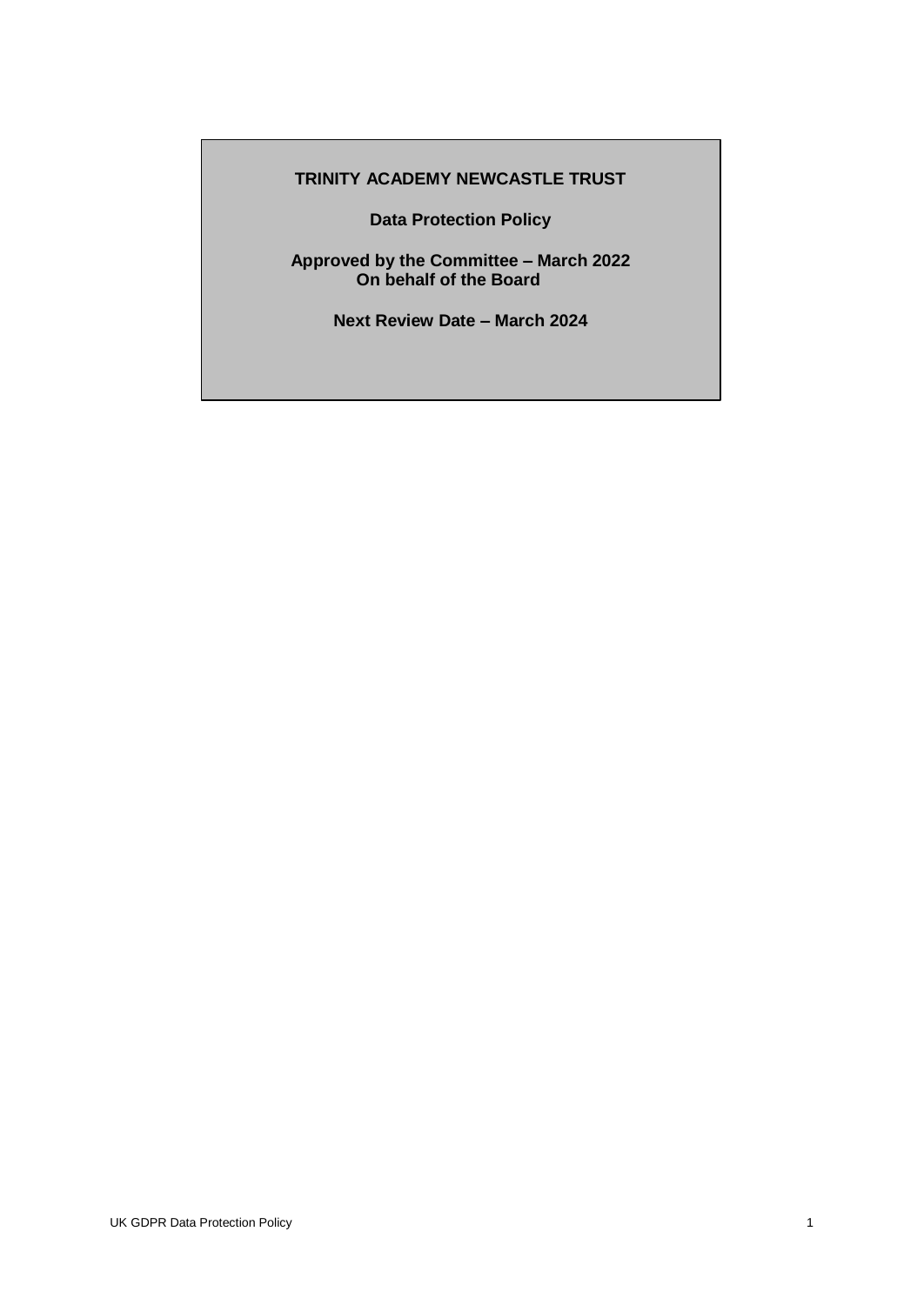#### 1. **Introduction**

This Policy sets out the obligations of Trinity Academy Newcastle Trust (the Trust) regarding data protection and the rights of, inter alia, pupils, parents, staff and visitors ("data subjects") in respect of their personal data under the Data Protection Act 2018 and the associated UK GDPR including any subsequent amendments.

The UK GDPR defines "personal data" as any information relating to an identified or identifiable natural person (a "data subject"); an identifiable natural person is one who can be identified, directly or indirectly, in particular by reference to an identifier such as a name, an identification number, location data, an online identifier, or to one or more factors specific to the physical, physiological, genetic, mental, economic, cultural, or social identity of that natural person.

This Policy sets out the Trust's obligations regarding the collection, processing, transfer, storage, and disposal of personal data. The procedures and principles set out herein must be followed at all times by the Trust, its employees, agents, contractors, or other parties working on behalf of the Trust.

The Trust is committed not only to the letter of the law, but also to the spirit of the law and places high importance on the correct, lawful, and fair handling of all personal data, respecting the legal rights, privacy, and trust of all individuals with whom it deals.

## 2. **The Data Protection Principles**

This Policy aims to ensure compliance with the UK GDPR. The UK GDPR sets out the following principles with which any party handling personal data must comply. All personal data must be:

- 2.1 Processed lawfully, fairly, and in a transparent manner in relation to the data subject.
- 2.2 Collected for specified, explicit, and legitimate purposes and not further processed in a manner that is incompatible with those purposes. Further processing for archiving purposes in the public interest, scientific or historical research purposes or statistical purposes shall not be considered to be incompatible with the initial purposes.
- 2.3 Adequate, relevant, and limited to what is necessary in relation to the purposes for which it is processed.
- 2.4 Accurate and, where necessary, kept up to date. Every reasonable step must be taken to ensure that personal data that is inaccurate, having regard to the purposes for which it is processed, is erased, or rectified without delay.
- 2.5 Kept in a form which permits identification of data subjects for no longer than is necessary for the purposes for which the personal data is processed. Personal data may be stored for longer periods insofar as the personal data will be processed solely for archiving purposes in the public interest, scientific or historical research purposes, or statistical purposes, subject to implementation of the appropriate technical and organisational measures required by the UK GDPR in order to safeguard the rights and freedoms of the data subject.
- 2.6 Processed in a manner that ensures appropriate security of the personal data, including protection against unauthorised or unlawful processing and against accidental loss, destruction, or damage, using appropriate technical or organisational measures.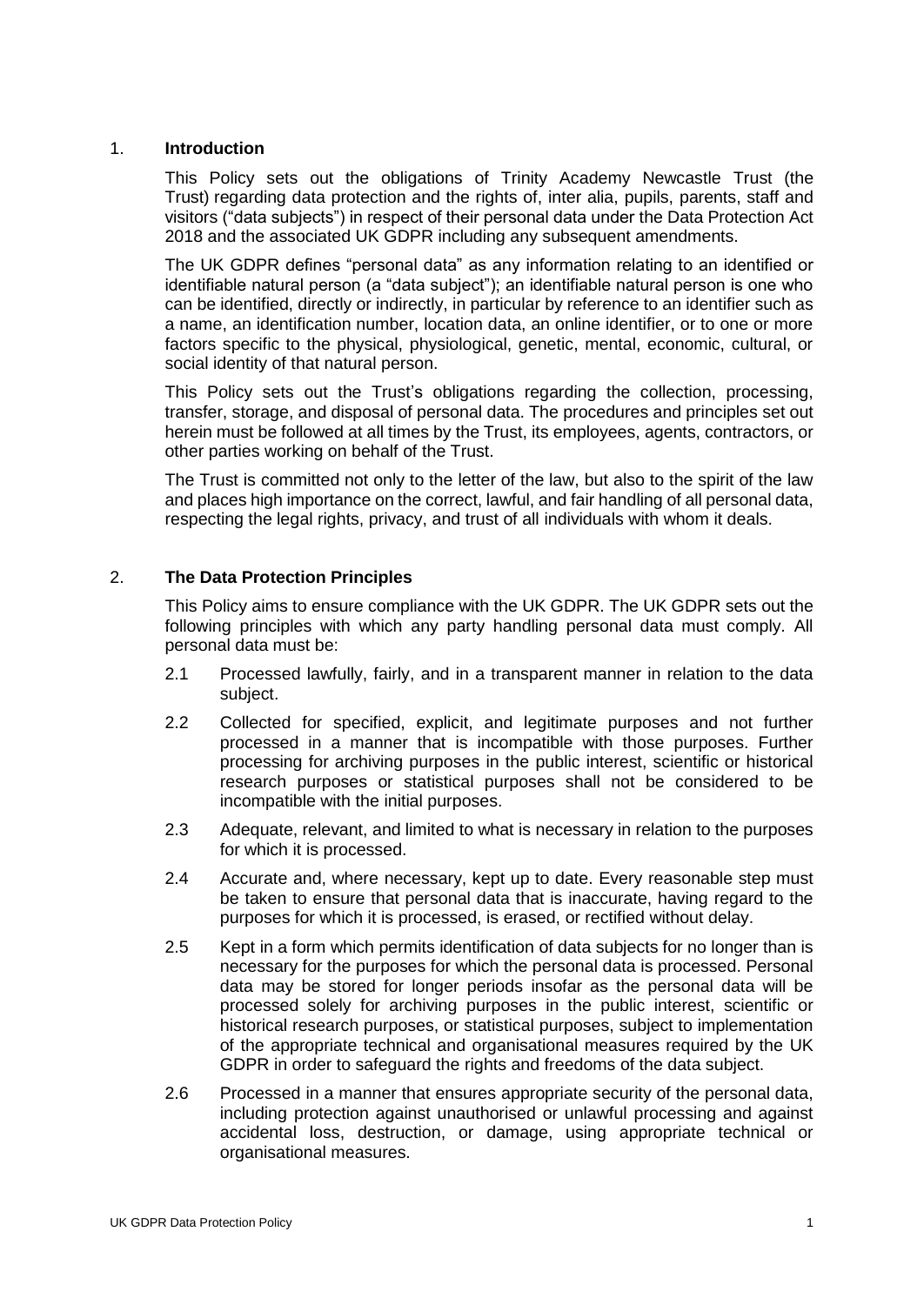# 3. **The Rights of Data Subjects**

The Data Protection Act 2018 and the UK GDPR sets out the following rights applicable to data subjects (please refer to the parts of this policy indicated for further details):

- 3.1 The right to be informed (Part 12).
- 3.2 The right of access (Part 13);
- 3.3 The right to rectification (Part 14);
- 3.4 The right to erasure (also known as the 'right to be forgotten') (Part 15);
- 3.5 The right to restrict processing (Part 16):
- 3.6 The right to data portability (Part 17);
- 3.7 The right to object (Part 18); and
- 3.8 Rights with respect to automated decision-making and profiling (Parts 19 and 20).

## 4. **Lawful, Fair, and Transparent Data Processing**

- 4.1 The UK GDPR seeks to ensure that personal data is processed lawfully, fairly, and transparently, without adversely affecting the rights of the data subject. The UK GDPR states that processing of personal data shall be lawful if at least one of the following applies:
	- 4.1.1 The data subject has given consent to the processing of their personal data for one or more specific purposes;
	- 4.1.2 The processing is necessary for the performance of a contract to which the data subject is a party, or in order to take steps at the request of the data subject prior to entering into a contract with them;
	- 4.1.3 The processing is necessary for compliance with a legal obligation to which the data controller is subject;
	- 4.1.4 The processing is necessary to protect the vital interests of the data subject or of another natural person:
	- 4.1.5 The processing is necessary for the performance of a task carried out in the public interest or in the exercise of official authority vested in the data controller; or
	- 4.1.6 The processing is necessary for the purposes of the legitimate interests pursued by the data controller or by a third party, except where such interests are overridden by the fundamental rights and freedoms of the data subject which require protection of personal data, in particular where the data subject is a child.
- 4.2 If the personal data in question is "special category data" (also known as "sensitive personal data") (for example, data concerning the data subject's race, ethnicity, politics, religion, trade union membership, genetics, biometrics (if used for ID purposes), health, sex life, or sexual orientation), at least one of the following conditions must be met:
	- 4.2.1 The data subject has given their explicit consent to the processing of such data for one or more specified purposes (unless UK law prohibits them from doing so);
	- 4.2.2 The processing is necessary for the purpose of carrying out the obligations and exercising specific rights of the data controller or of the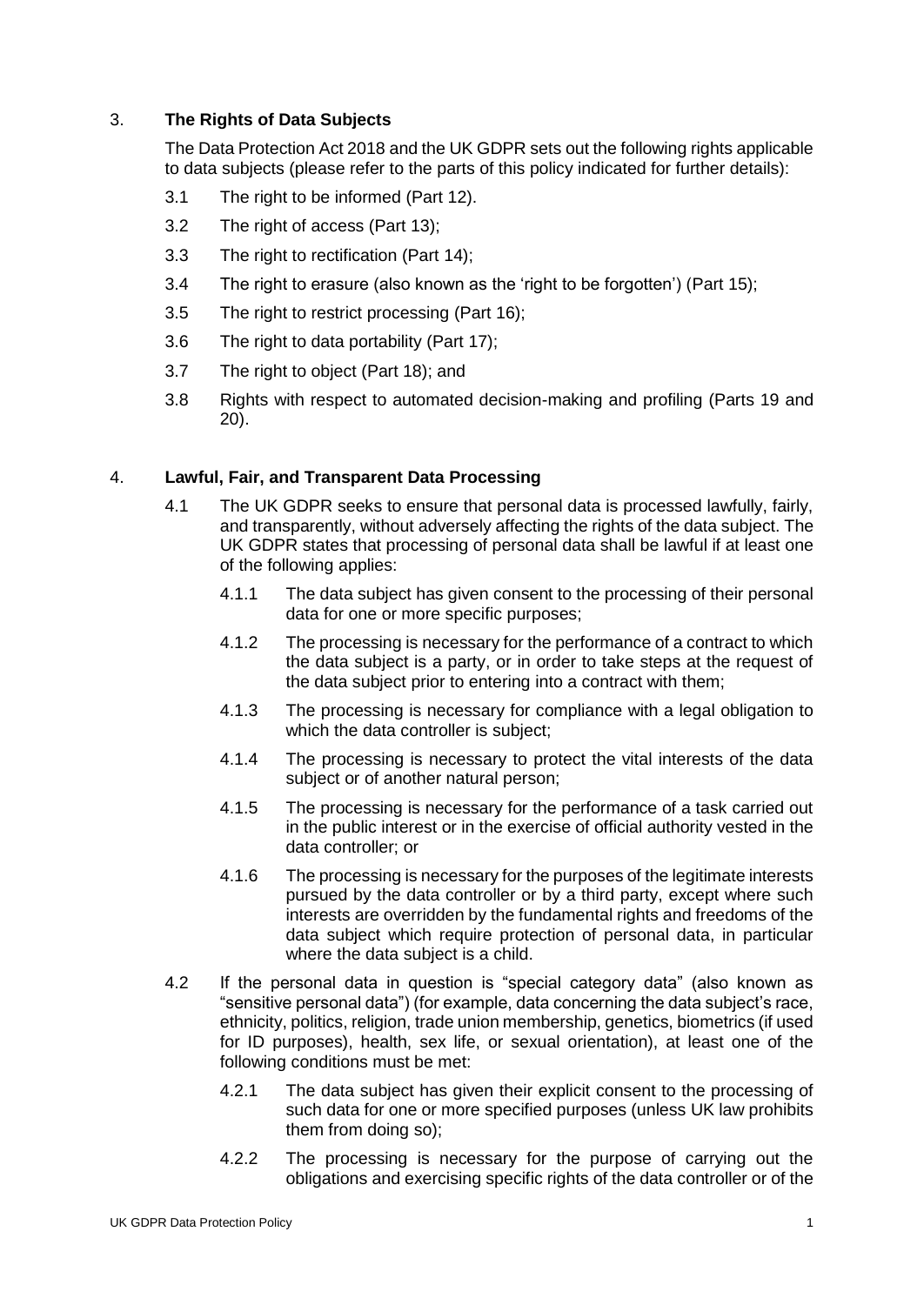data subject in the field of employment, social security, and social protection law (insofar as it is authorised by UK law which provides for appropriate safeguards for the fundamental rights and interests of the data subject);

- 4.2.3 The processing is necessary to protect the vital interests of the data subject or of another natural person where the data subject is physically or legally incapable of giving consent;
- 4.2.4 The data controller is a foundation, association, or other non-profit body with a political, philosophical, religious, or trade union aim, and the processing is carried out in the course of its legitimate activities, provided that the processing relates solely to the members or former members of that body or to persons who have regular contact with it in connection with its purposes and that the personal data is not disclosed outside the body without the consent of the data subjects;
- 4.2.5 The processing relates to personal data which is clearly made public by the data subject;
- 4.2.6 The processing is necessary for the conduct of legal claims or whenever courts are acting in their judicial capacity;
- 4.2.7 The processing is necessary for substantial public interest reasons, on the basis of UK law which shall be proportionate to the aim pursued, shall respect the essence of the right to data protection, and shall provide for suitable and specific measures to safeguard the fundamental rights and interests of the data subject;
- 4.2.8 The processing is necessary for the purposes of preventative or occupational medicine, for the assessment of the working capacity of an employee, for medical diagnosis, for the provision of health or social care or treatment, or the management of health or social care systems or services on the basis of UK law or pursuant to a contract with a health professional, subject to the conditions and safeguards referred to in Article 9(3) of the UK GDPR;
- 4.2.9 The processing is necessary for public interest reasons in the area of public health, for example, protecting against serious cross-border threats to health or ensuring high standards of quality and safety of health care and of medicinal products or medical devices, on the basis of UK law which provides for suitable and specific measures to safeguard the rights and freedoms of the data subject (in particular, professional secrecy); or
- 4.2.10 The processing is necessary for archiving purposes in the public interest, scientific or historical research purposes, or statistical purposes in accordance with Article 89(1) of the UK GDPR based on UK law which shall be proportionate to the aim pursued, respect the essence of the right to data protection, and provide for suitable and specific measures to safeguard the fundamental rights and the interests of the data subject.

## 5. **Specified, Explicit, and Legitimate Purposes**

- 5.1 The Trust collects and processes the personal data set out in Part 21 of this Policy. This includes:
	- 5.1.1 Personal data collected directly from data subjects; and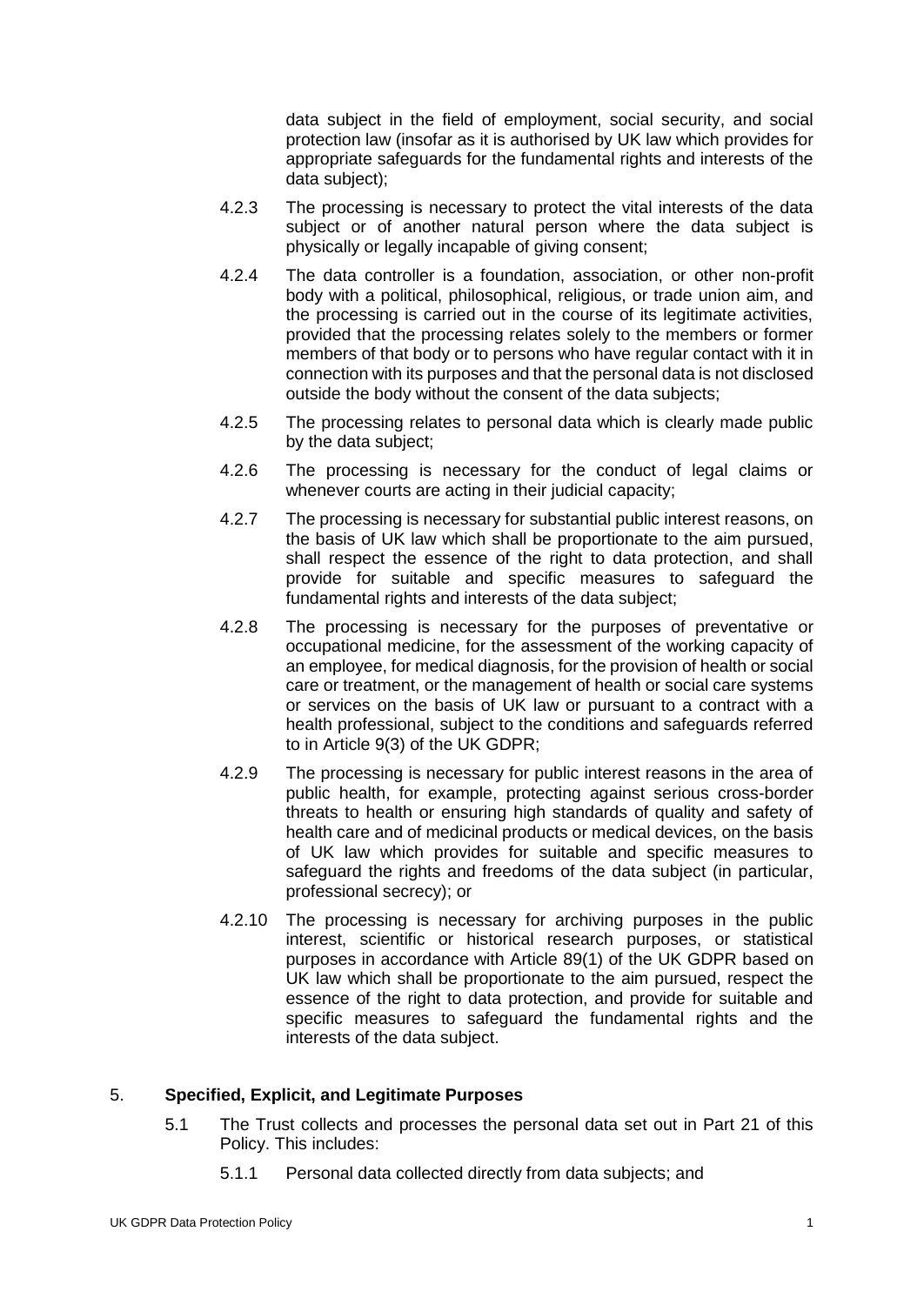- 5.1.2 Personal data obtained from third parties.
- 5.2 The Trust only collects, processes, and holds personal data for the specific purposes set out in Part 21 of this Policy (or for other purposes expressly permitted by the UK GDPR).
- 5.3 Data subjects are kept informed at all times of the purpose or purposes for which the Trust uses their personal data. Please refer to Part 12 for more information on keeping data subjects informed.

### 6. **Adequate, Relevant, and Limited Data Processing**

The Trust will only collect and process personal data for and to the extent necessary for the specific purpose or purposes of which data subjects have been informed (or will be informed) as under Part 5, above, and as set out in Part 21, below.

### 7. **Accuracy of Data and Keeping Data Up-to-Date**

- 7.1 The Trust shall ensure that all personal data collected, processed, and held by it is kept accurate and up-to-date. This includes, but is not limited to, the rectification of personal data at the request of a data subject, as set out in Part 14, below.
- 7.2 The accuracy of personal data shall be checked when it is collected and at regular intervals thereafter. If any personal data is found to be inaccurate or outof-date, all reasonable steps will be taken without delay to amend or erase that data, as appropriate.

#### 8. **Data Retention**

- 8.1 The Trust shall not keep personal data for any longer than is necessary in light of the purpose or purposes for which that personal data was originally collected, held, and processed.
- 8.2 When personal data is no longer required, all reasonable steps will be taken to erase or otherwise dispose of it without delay.
- 8.3 For full details of the Trust's approach to data retention, including retention periods for specific personal data types held by the us, please refer to our Data Retention Policy which is available on request.

#### 9. **Secure Processing**

The Trust shall ensure that all personal data collected, held, and processed is kept secure and protected against unauthorised or unlawful processing and against accidental loss, destruction, or damage. Further details of the technical and organisational measures which shall be taken are provided in Parts 22 to 27 of this Policy.

#### 10. **Accountability and Record-Keeping**

- 10.1 The Trust's Data Protection Officer is GDPR Sentry Limited, Unit 434 Birch Park, Thorp Arch Estate, Wetherby, West Yorkshire, LS23 7FG, 0113 804 2035, support@gdprsentry.com
- 10.2 The Data Protection Officer shall be responsible for overseeing the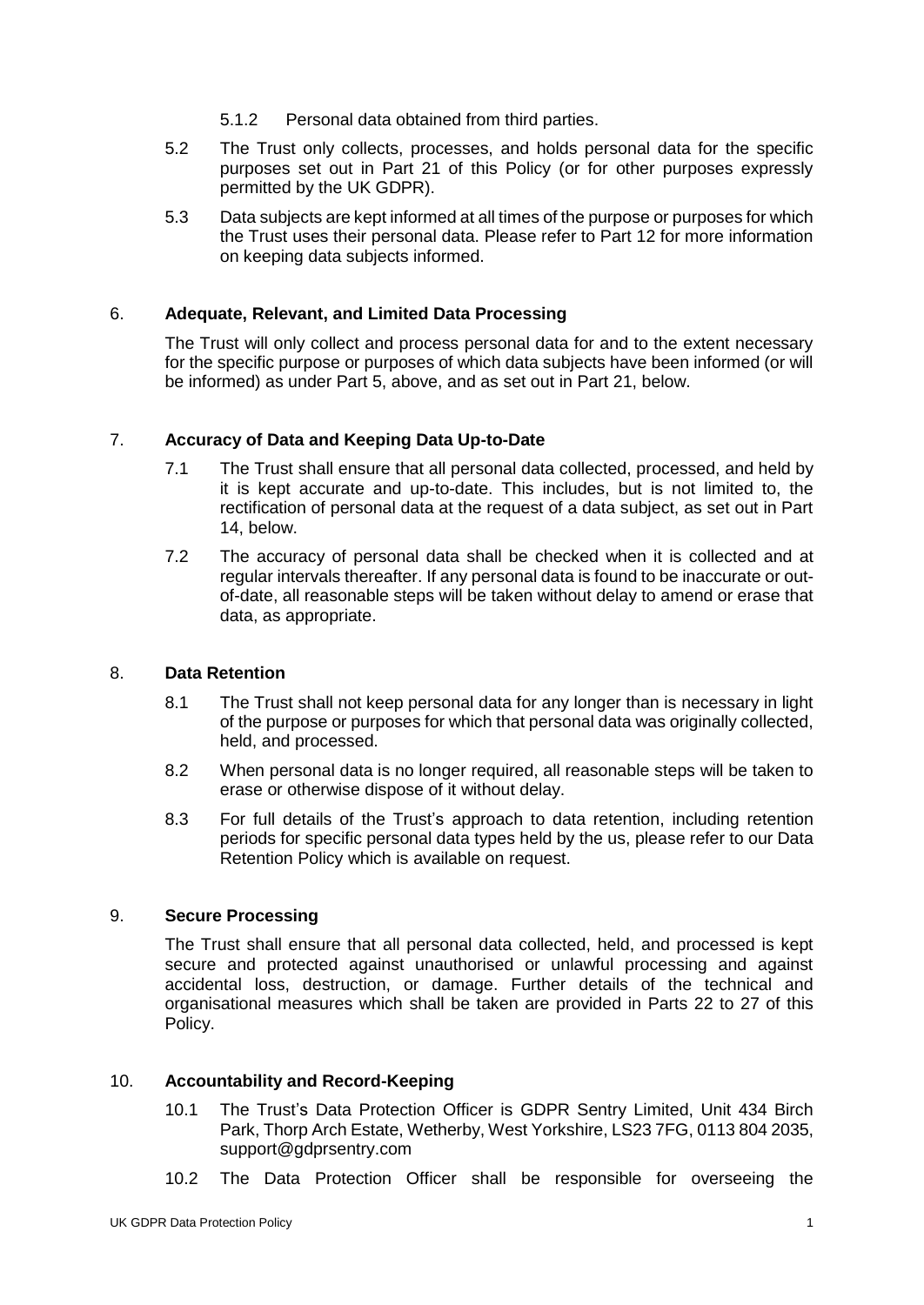implementation of this Policy and for monitoring compliance with this Policy, the Trust's other data protection-related policies, and with the UK GDPR and other applicable data protection legislation.

- 10.3 The Trust shall keep written internal records of all personal data collection, holding, and processing, which shall incorporate the following information:
	- 10.3.1 The name and details of The Trust, its Data Protection Officer, and any applicable third-party data processors;
	- 10.3.2 The purposes for which The Trust collects, holds, and processes personal data;
	- 10.3.3 Details of the categories of personal data collected, held, and processed by The Trust, and the categories of data subject to which that personal data relates;
	- 10.3.4 Details of any transfers of personal data to non-EEA countries including all mechanisms and security safeguards;
	- 10.3.5 Details of how long personal data will be retained by the Trust (please refer to our Data Retention Policy); and
	- 10.3.6 Detailed descriptions of all technical and organisational measures taken by the Trust to ensure the security of personal data.

### 11. **Data Protection Impact Assessments**

- 11.1 The Trust shall carry out Data Protection Impact Assessments for any and all new projects and/or new uses of personal data which involve the use of new technologies and the processing involved is likely to result in a high risk to the rights and freedoms of data subjects under the UK GDPR.
- 11.2 Data Protection Impact Assessments shall be overseen by the Data Protection Officer and shall address the following:
	- 11.2.1 The type(s) of personal data that will be collected, held, and processed;
	- 11.2.2 The purpose(s) for which personal data is to be used;
	- 11.2.3 The Trust's objectives;
	- 11.2.4 How personal data is to be used;
	- 11.2.5 The parties (internal and/or external) who are to be consulted;
	- 11.2.6 The necessity and proportionality of the data processing with respect to the purpose(s) for which it is being processed;
	- 11.2.7 Risks posed to data subjects;
	- 11.2.8 Risks posed both within and to the Trust; and
	- 11.2.9 Proposed measures to minimise and handle identified risks.

## 12. **Keeping Data Subjects Informed**

- 12.1 The Trust shall provide the information set out in Part 12.2 to every data subject:
	- 12.1.1 Where personal data is collected directly from data subjects, those data subjects will be informed of its purpose at the time of collection; and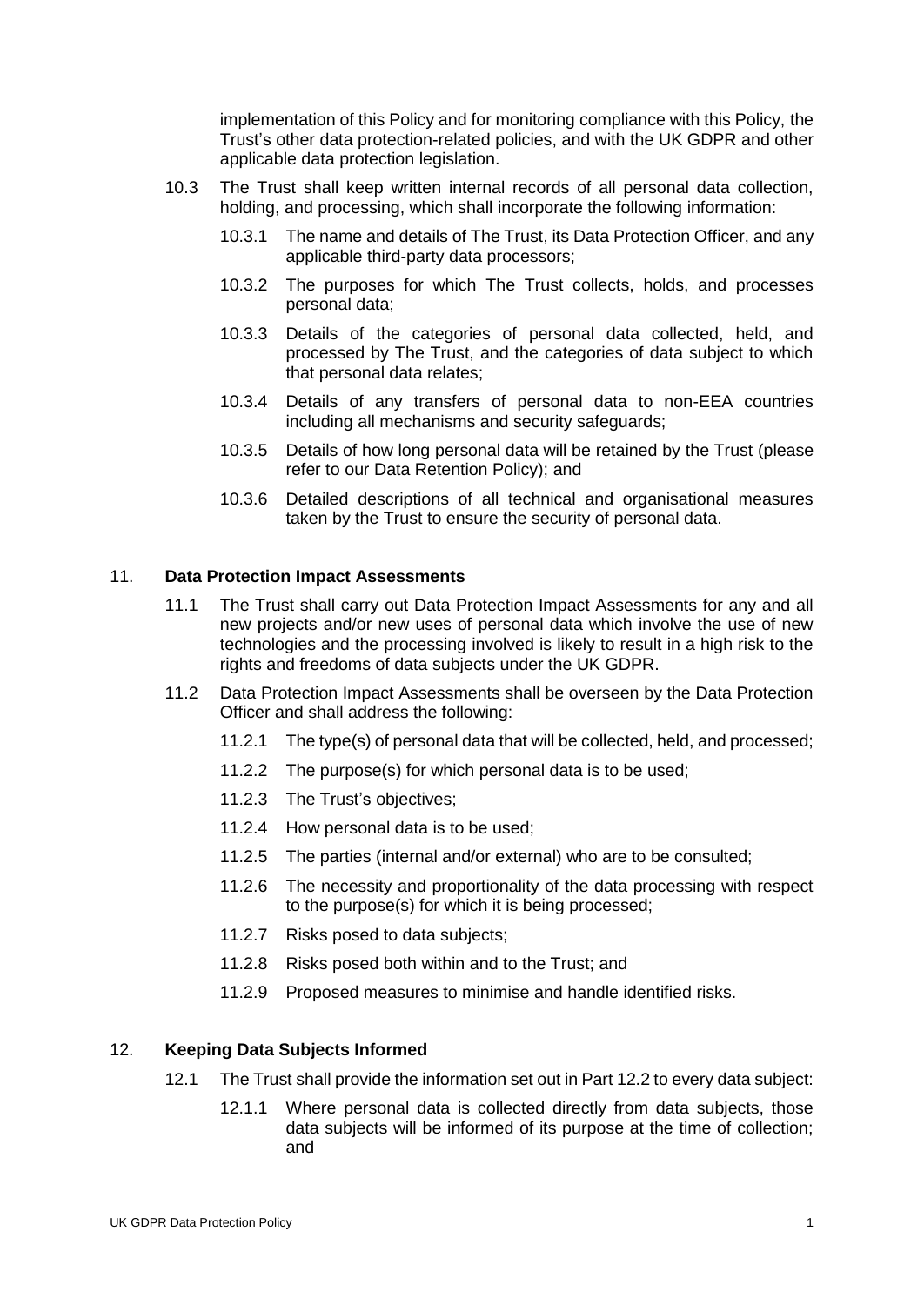- 12.1.2 Where personal data is obtained from a third party, the relevant data subjects will be informed of its purpose:
- a) if the personal data is used to communicate with the data subject, when the first communication is made; or
- b) if the personal data is to be transferred to another party, before that transfer is made; or
- c) as soon as reasonably possible and in any event not more than one month after the personal data is obtained.
- 12.2 The following information shall be provided:
	- 12.2.1 Details of the Trust including, but not limited to, the identity of its Data Protection Officer;
	- 12.2.2 The purpose(s) for which the personal data is being collected and will be processed (as detailed in Part 21 of this Policy) and the legal basis justifying that collection and processing;
	- 12.2.3 Where applicable, the legitimate interests upon which the Trust is justifying its collection and processing of the personal data;
	- 12.2.4 Where the personal data is not obtained directly from the data subject, the categories of personal data collected and processed;
	- 12.2.5 Where the personal data is to be transferred to one or more third parties, details of those parties;
	- 12.2.6 Where the personal data is to be transferred to a third party that is located in a territory without an adequacy agreement as approved by the UK Government, details of that transfer, including but not limited to the safeguards in place (see Part 28 of this Policy for further details);
	- 12.2.7 Details of data retention;
	- 12.2.8 Details of the data subject's rights under the UK GDPR;
	- 12.2.9 Details of the data subject's right to withdraw their consent to the Trust's processing of their personal data at any time;
	- 12.2.10 Details of the data subject's right to complain to the Information Commissioner's Office (the "supervisory authority" under the UK GDPR);
	- 12.2.11 Where applicable, details of any legal or contractual requirement or obligation necessitating the collection and processing of the personal data and details of any consequences of failing to provide it; and
	- 12.2.12 Details of any automated decision-making or profiling that will take place using the personal data, including information on how decisions will be made, the significance of those decisions, and any consequences.

#### 13. **Data Subject Access**

- 13.1 Data subjects may make subject access requests ("SARs") at any time to find out more about the personal data which the Trust holds about them, what it is doing with that personal data, and why.
- 13.2 Employees wishing to make a SAR should contact Berjees Tata**.**
- 13.3 Responses to SARs shall normally be made within one month of receipt,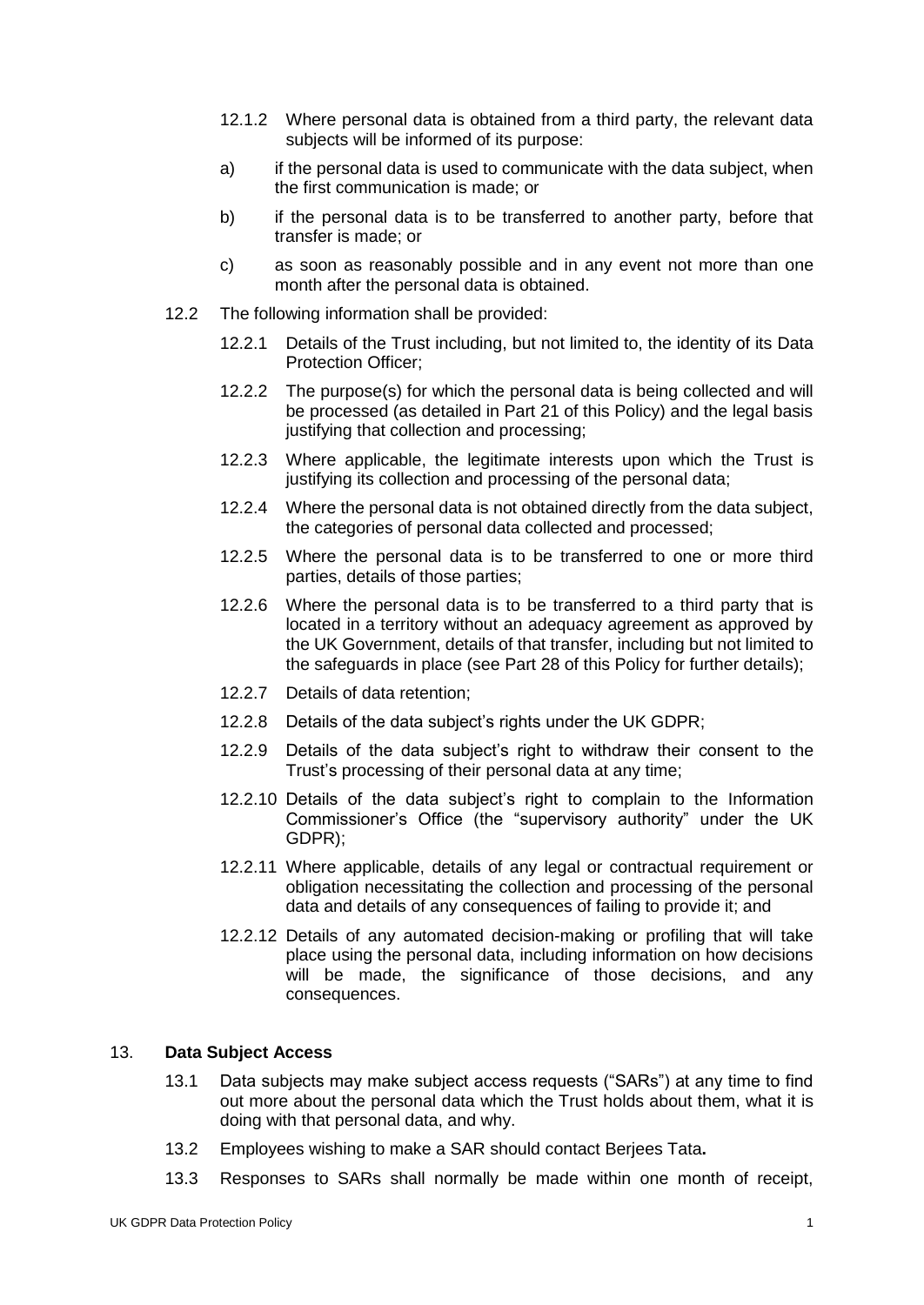however this may be extended by up to two months if the SAR is complex and/or numerous requests are made. If such additional time is required, the data subject shall be informed.

- 13.4 Responses to SARs shall be dependent upon the terms of the UK GDPR, the Data Protection Act (2018) and associated ICO guidance.
- 13.5 The Trust does not charge a fee for the handling of normal SARs. The Trust reserves the right to charge reasonable fees for additional copies of information that has already been supplied to a data subject, and for requests that are manifestly unfounded or excessive, particularly where such requests are repetitive.

### 14. **Rectification of Personal Data**

- 14.1 Data subjects may have the right to require the Trust to rectify any of their personal data that is inaccurate or incomplete.
- 14.2 Where such rectification is possible, The Trust shall rectify the personal data in question, and inform the data subject of that rectification, within one month of the data subject informing the Trust of the issue. The period can be extended by up to two months in the case of complex requests. If such additional time is required, the data subject shall be informed.
- 14.3 In the event that any affected personal data has been disclosed to third parties, those parties shall be informed of any rectification that must be made to that personal data.

#### 15. **Erasure of Personal Data**

- 15.1 Data subjects have the right to request that the Trust erases the personal data it holds about them in the following circumstances:
	- 15.1.1 It is no longer necessary for The Trust to hold that personal data with respect to the purpose(s) for which it was originally collected or processed;
	- 15.1.2 The data subject wishes to withdraw their consent to The Trust holding and processing their personal data;
	- 15.1.3 The data subject objects to The Trust holding and processing their personal data (and there is no overriding legitimate interest to allow the Trust to continue doing so) (see Part 18 of this Policy for further details concerning the right to object);
	- 15.1.4 The personal data has been processed unlawfully;
	- 15.1.5 The personal data needs to be erased in order for The Trust to comply with a particular legal obligation; or
	- 15.1.6 The personal data is being held and processed for the purpose of providing information society services to a child.
- 15.2 Unless the Trust has reasonable grounds to refuse to erase personal data, all requests for erasure shall be complied with, and the data subject informed of the erasure, within one month of receipt of the data subject's request. The period can be extended by up to two months in the case of complex requests. If such additional time is required, the data subject shall be informed.
- 15.3 In the event that any personal data that is to be erased in response to a data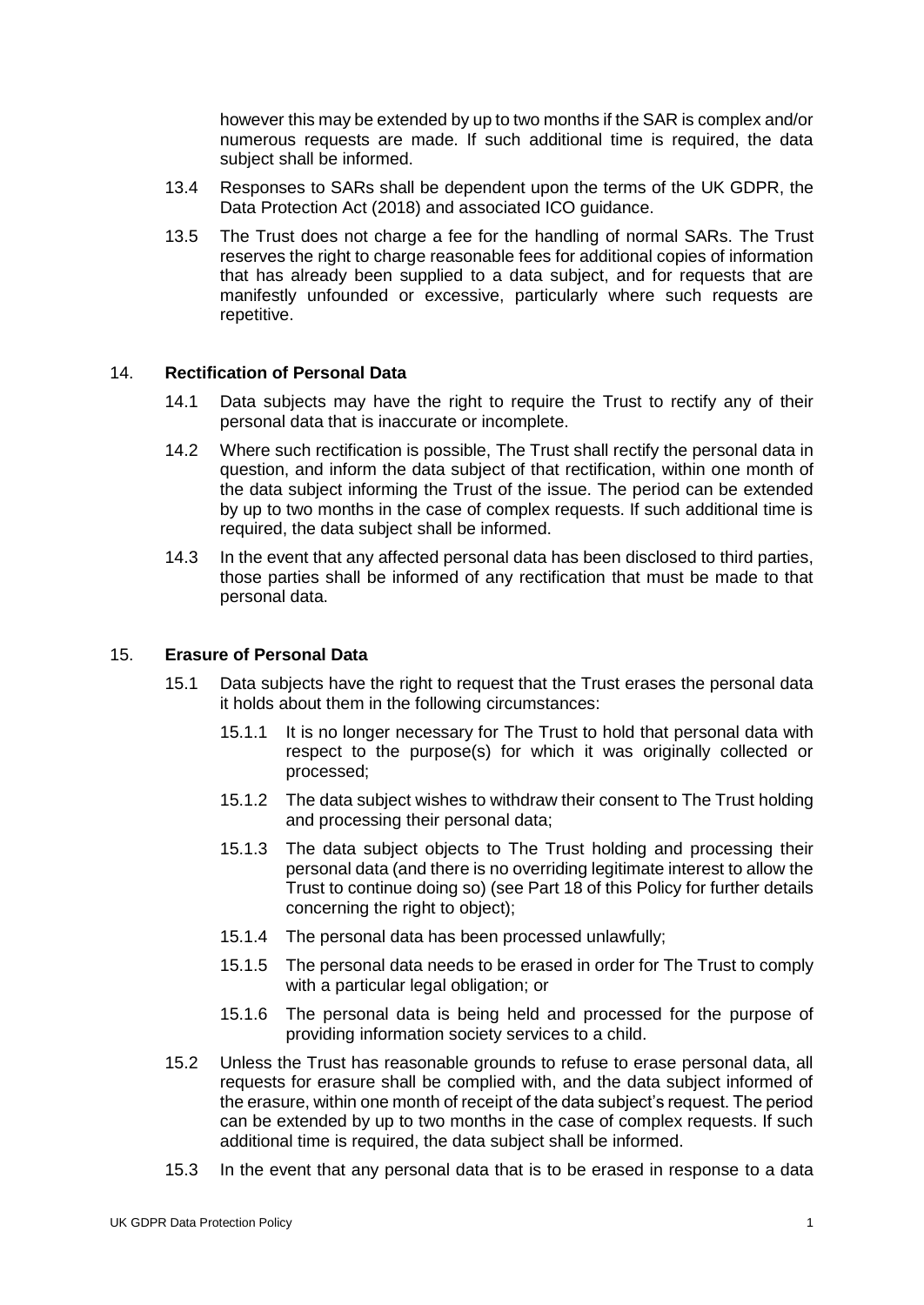subject's request has been disclosed to third parties, those parties shall be informed of the erasure (unless it is impossible or would require disproportionate effort to do so).

### 16. **Restriction of Personal Data Processing**

- 16.1 Data subjects may request that the Trust restricts processing the personal data it holds about them. If a data subject makes such a request, The Trust shall in so far as is possible ensure that the personal data is only stored and not processed in any other fashion.
- 16.2 If the Trust is required to process the data for statutory purposes or for reasons of legal compliance, then the Trust shall inform the Data Subject that this processing is expected to take place. If possible, this notice will be provided prior to processing.
- 16.3 In the event that any affected personal data has been disclosed to third parties, those parties shall be informed of the applicable restrictions on processing it (unless it is impossible or would require disproportionate effort to do so).

## 17. **Data Portability**

- 17.1 The Trust processes personal data using automated means. Such processing is carried out by, inter alia, our management information system (Integris), our human resources systems and our catering management system.
- 17.2 Where data subjects have given their consent to the Trust to process their personal data in such a manner, or the processing is otherwise required for the performance of a contract between the Trust and the data subject, data subjects have the right, under the UK GDPR, to receive a copy of their personal data and to use it for other purposes (namely transmitting it to other data controllers).
- 17.3 Where technically feasible, if requested by a data subject, personal data shall be sent directly to the required data controller.
- 17.4 All requests for copies of personal data shall be complied with within one month of the data subject's request. The period can be extended by up to two months in the case of complex or numerous requests. If such additional time is required, the data subject shall be informed.

#### 18. **Objections to Personal Data Processing**

- 18.1 Data subjects have the right to object to the Trust processing their personal data based on performing a task in the public interest. Its' legitimate interests, or direct marketing (including profiling)
- 18.2 Where a data subject objects to the Trust processing their personal data, the Trust shall cease such processing immediately, unless it can be demonstrated that the Trust's grounds for such processing override the data subject's interests, rights, and freedoms, or that the processing is necessary for the conduct of legal claims.
- 18.3 Where a data subject objects to the Trust processing their personal data for direct marketing purposes, the Trust shall cease such processing immediately.
- 18.4 Where a data subject objects to the Trust processing their personal data for scientific and/or historical research and statistics purposes, the data subject must, under the UK GDPR, "demonstrate grounds relating to his or her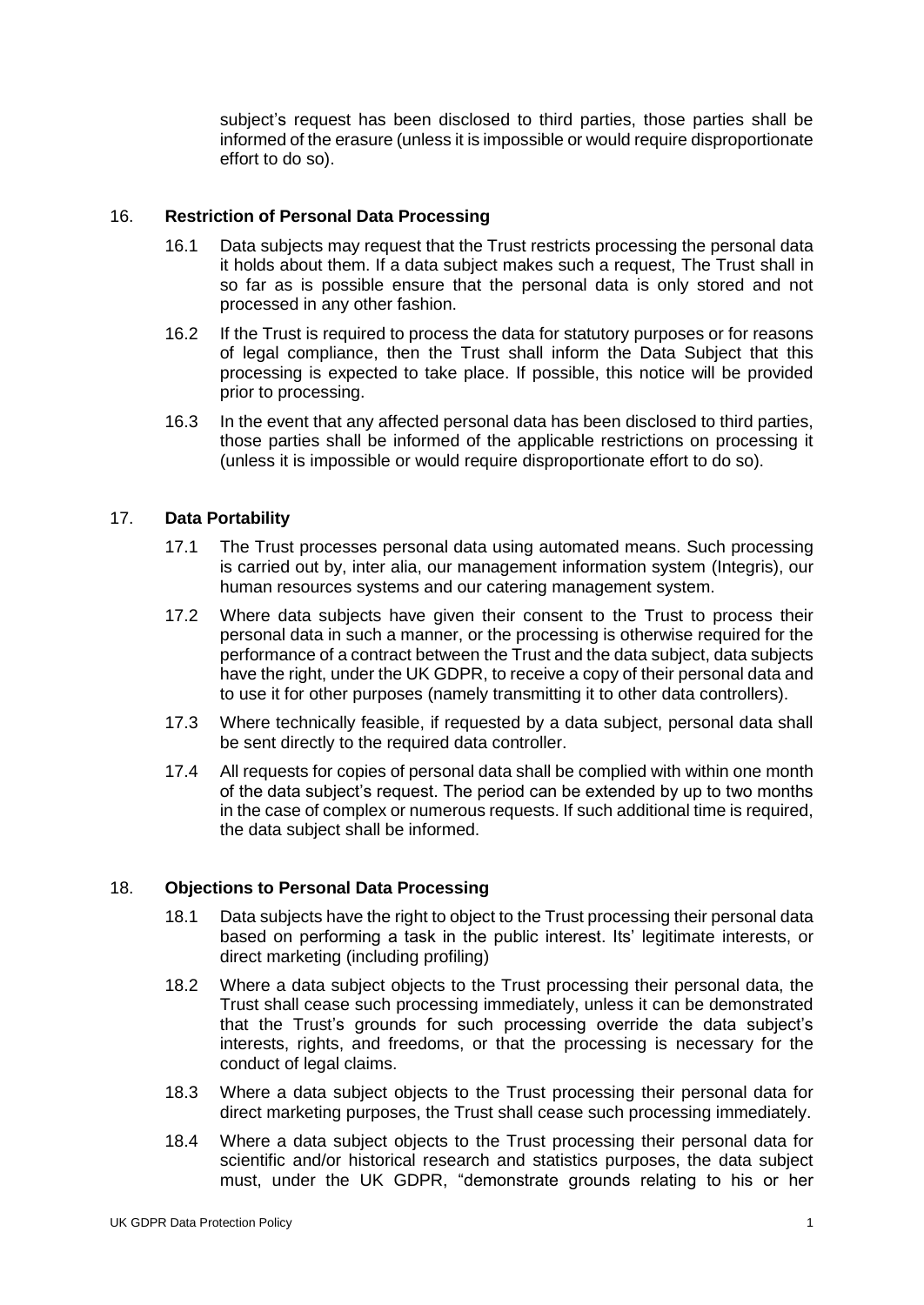particular situation". The Trust is not required to comply if the research is necessary for the performance of a task carried out for reasons of public interest.

#### 19. **Automated Decision-Making**

- 19.1 The Trust is **[not]** currently using personal data in automated decision-making processes. In the event that that this situation changes, the Trust shall notify data subjects of its' intentions to commence such processing.
- 19.2 Where such decisions have a legal (or similarly significant effect) on data subjects, those data subjects have the right to challenge to such decisions under the UK GDPR, requesting human intervention, expressing their own point of view, and obtaining an explanation of the decision from the Trust.
- 19.3 The right described in Part 19.2 does not apply in the following circumstances:
	- 19.3.1 The decision is necessary for the entry into, or performance of, a contract between the Trust and the data subject;
	- 19.3.2 The decision is authorised by law; or
	- 19.3.3 The data subject has given their explicit consent.

## 20. **Profiling**

- 20.1 The Trust uses personal data for profiling purposes. These purposes relate to helping student maximise achievement and monitor staff performance.
- 20.2 When personal data is used for profiling purposes, the following shall apply:
	- 20.2.1 Clear information explaining the profiling shall be provided to data subjects, including the significance and likely consequences of the profiling;
	- 20.2.2 Appropriate mathematical or statistical procedures shall be used;
	- 20.2.3 Technical and organisational measures shall be implemented to minimise the risk of errors. If errors occur, such measures must enable them to be easily corrected; and
	- 20.2.4 All personal data processed for profiling purposes shall be secured in order to prevent discriminatory effects arising out of profiling (see Parts 22 to 26 of this Policy for more details on data security).

## 21. **Personal Data Collected, Held, and Processed**

The Trust uses a wide range of personal data across many processes. More detail can be found in our privacy notices. If you wish to view the complete lists of categories of personal data we process please contact our Data Protection Officer.

## 22. **Data Security - Transferring Personal Data and Communications**

The Trust shall ensure that the appropriate measures are taken with respect to all communications and other transfers involving personal data:

22.1 Personal data may be transmitted over secure networks only; transmission over unsecured networks is not permitted in any circumstances;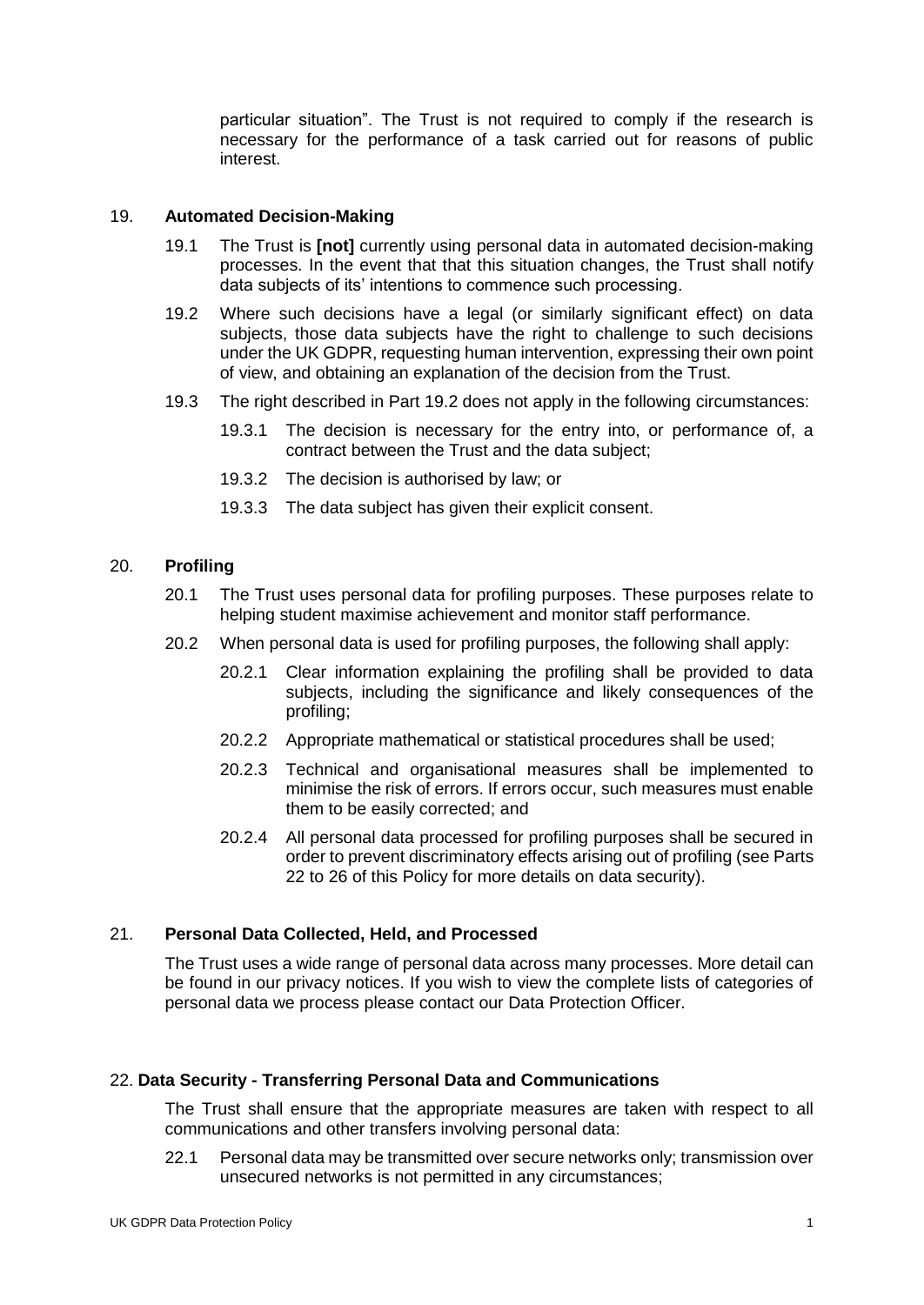- 22.2 The Trust will ensure that where special category personal data or other sensitive information is sent in the post that it shall be possible to demonstrate that it was delivered.
- 22.3 Where personal data is to be sent by facsimile transmission the recipient should be informed in advance of the transmission and should be waiting by the fax machine to receive the data;
- 22.4 Where special category personal data or other sensitive information is to be sent by e-mail the email will either be sent using a suitable encryption method or the data will be sent in an attached, encrypted document and not in the body of the e-mail.
- 22.5 Where personal data is to be transferred in removal storage devices, these devices shall be encrypted. The use of unencrypted removable storage devices is prohibited by The Trust.

## 23. **Data Security - Storage**

The Trust shall ensure that the following measures are taken with respect to the storage of personal data:

- 23.1 All electronic copies of personal data should be stored securely using passwords, user access rights and where appropriate data encryption;
- 23.2 All hardcopies of personal data, along with any electronic copies stored on physical, removable media should be stored securely in a locked box, drawer, cabinet, or similar;
- 23.3 All personal data relating to the operations of The Trust, stored electronically, should be backed up on a regular basis
- 23.4 Where any member of staff stores personal data on a mobile device (whether that be computer, tablet, phone or any other device) then that member of staff must abide by the Acceptable Use policy of the Trust. The member of staff shall also ensure that they can provide a secure environment for that device to be used to minimise any risk to the confidentiality or integrity of the information.

## 24. **Data Security - Disposal**

When any personal data is to be erased or otherwise disposed of for any reason (including where copies have been made and are no longer needed), it should be securely deleted and disposed of. For further information on the deletion and disposal of personal data, please refer to the Trust's Data Retention Policy.

## 25. **Data Security - Use of Personal Data**

The Trust shall ensure that the following measures are taken with respect to the use of personal data:

- 25.1 No personal data may be shared informally and if an employee, agent, subcontractor, or other party working on behalf of The Trust requires access to any personal data that they do not already have access to, such access should be formally requested from
- 25.2 No personal data may be transferred to any employees, agents, contractors, or other parties, whether such parties are working on behalf of The Trust or not, without the initial authorisation of the Data Protection Officer.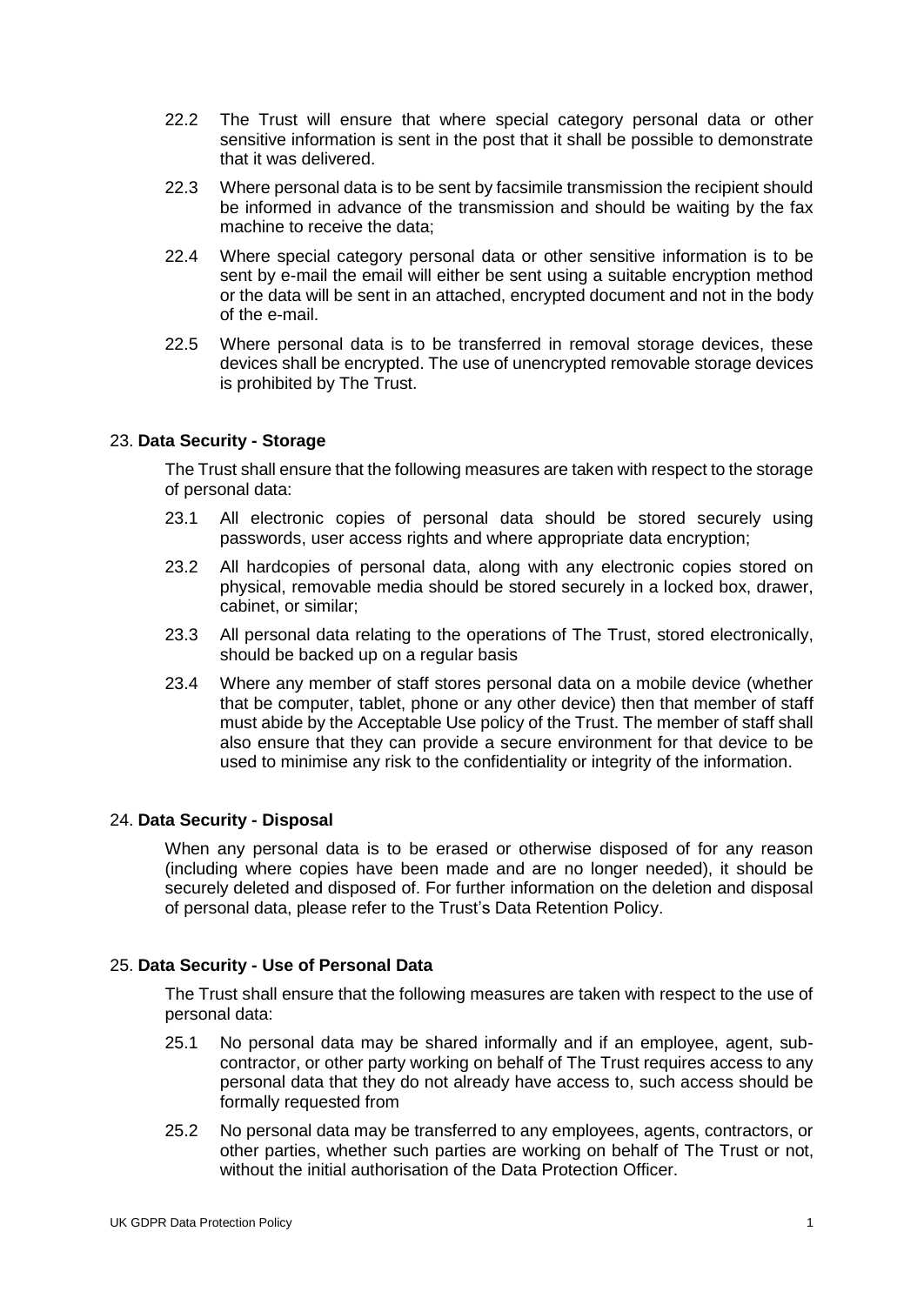- 25.3 Personal data must be handled with care at all times and should not be left unattended or on view to unauthorised employees, agents, sub-contractors, or other parties at any time;
- 25.4 If personal data is being viewed on a computer screen and the computer in question is to be left unattended for any period of time, the user must lock the computer and screen before leaving it; and
- 25.5 Where personal data held by the Trust is used for marketing purposes, it shall be the responsibility of **the member of staff responsible for the Trust's marketing to ensure that the appropriate consent is obtained and that no data subjects have opted out, whether directly or via a third-party service such as the TPS.**

## 26. **Data Security - IT Security**

The Trust shall ensure that the following measures are taken with respect to IT and information security:

- 26.1 The Trust requires that any passwords used to access personal data shall have a minimum of 8 characters, composed of a mixture of upper and lower case characters, numbers and symbols. Passwords are not expected to be changed upon a regular basis but users will be expected to change their password if instructed by The Trust;
- 26.2 Under no circumstances should any passwords be written down or shared between any employees, agents, contractors, or other parties working on behalf of The Trust, irrespective of seniority or department. If a password is forgotten, it must be reset using the applicable method. IT staff do not have access to passwords;
- 26.3 All software (including, but not limited to, applications and operating systems) shall be kept up-to-date. The Trust's IT staff shall be responsible for installing any and all security-related updates as soon as reasonably and practically possible, unless there are valid technical reasons not to do so; and
- 26.4 No software may be installed on any Company-owned computer or device without the prior approval of the **Head of School Business.**
- 26.5 Where members of staff or other users use online applications that require the use of personal data, the use of that application must be signed off by the **Head of School Business.**

#### 27. **Organisational Measures**

The Trust shall ensure that the following measures are taken with respect to the collection, holding, and processing of personal data:

- 27.1 All employees, agents, contractors, or other parties working on behalf of The Trust shall be made fully aware of both their individual responsibilities and our responsibilities under the UK GDPR and under this Policy, and shall have free access to a copy of this Policy;
- 27.2 Only employees, agents, sub-contractors, or other parties working on behalf of the Trust that need access to, and use of, personal data in order to carry out their assigned duties correctly shall have access to personal data held by the Trust;
- 27.3 All employees, agents, contractors, or other parties working on behalf of the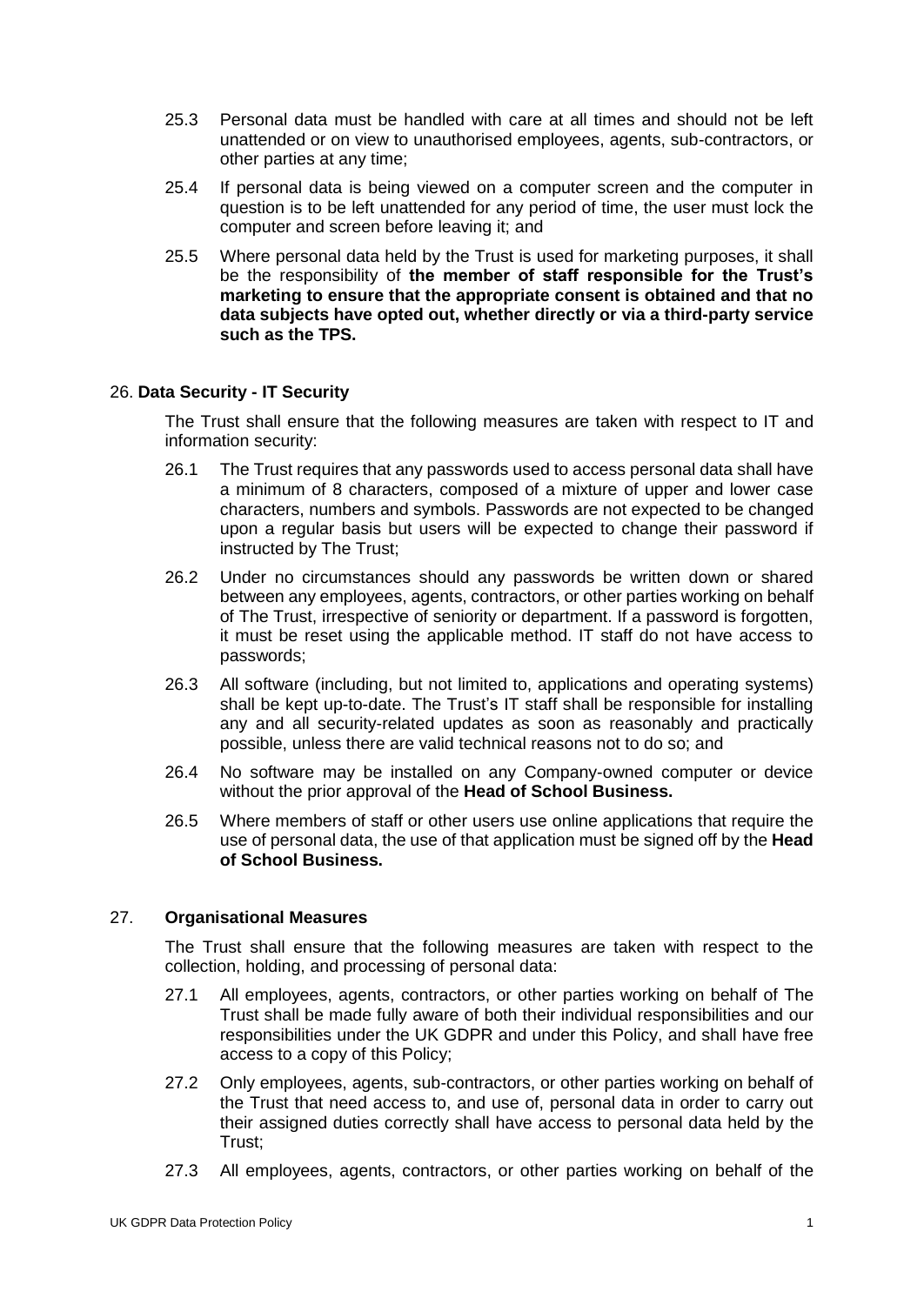Trust handling personal data will be appropriately trained to do so;

- 27.4 All employees, agents, contractors, or other parties working on behalf of the Trust handling personal data will be appropriately supervised;
- 27.5 All employees, agents, contractors, or other parties working on behalf of the Trust handling personal data shall be required and encouraged to exercise care, caution, and discretion when discussing work-related matters that relate to personal data, whether in the workplace or otherwise;
- 27.6 Methods of collecting, holding, and processing personal data shall be regularly evaluated and reviewed;
- 27.7 All personal data held by the Trust shall be reviewed periodically, as set out in the Trust's Data Retention Policy;
- 27.8 The performance of those employees, agents, contractors, or other parties working on behalf of the Trust handling personal data shall be regularly evaluated and reviewed;
- 27.9 The contravention of these rules will be treated as a disciplinary matter.
- 27.10 All employees, agents, contractors, or other parties working on behalf of the Trust handling personal data will be bound to do so in accordance with the principles of the UK GDPR and this Policy by contract;
- 27.11 All agents, contractors, or other parties working on behalf of the Trust handling personal data must ensure that all of their employees who are involved in the processing of personal data are held to the same conditions as those relevant employees of the Trust arising out of this Policy and the UK GDPR; and
- 27.12 Where any agent, contractor or other party working on behalf of the Trust handling personal data fails in their obligations under this Policy that party shall indemnify and hold harmless the Trust against any costs, liability, damages, loss, claims or proceedings which may arise out of that failure.

### 28. **Transferring Personal Data to a Country without an adequacy decision**

- 28.1 The Trust may from time to tie transfer ('transfer' includes making available remotely) personal data to countries without a suitable adequacy decision from the UK Government.
- 28.2 The transfer of personal data to a country without an adequacy decision shall take place only if one or more of the following applies:
	- 28.2.1 The transfer is to a country, territory, or one or more specific sectors in that country (or an international organisation), that the UK Government has determined ensures an adequate level of protection for personal data;
	- 28.2.2 The transfer is to a country (or international organisation) which provides appropriate safeguards in the form of a legally binding agreement between public authorities or bodies; binding corporate rules; standard data protection clauses adopted by the UK Government compliance with an approved code of conduct approved by a supervisory authority (e.g. the Information Commissioner's Office): certification under an approved certification mechanism (as provided for in the UK GDPR); contractual clauses agreed and authorised by the competent supervisory authority; or provisions inserted into administrative arrangements between public authorities or bodies authorised by the competent supervisory authority;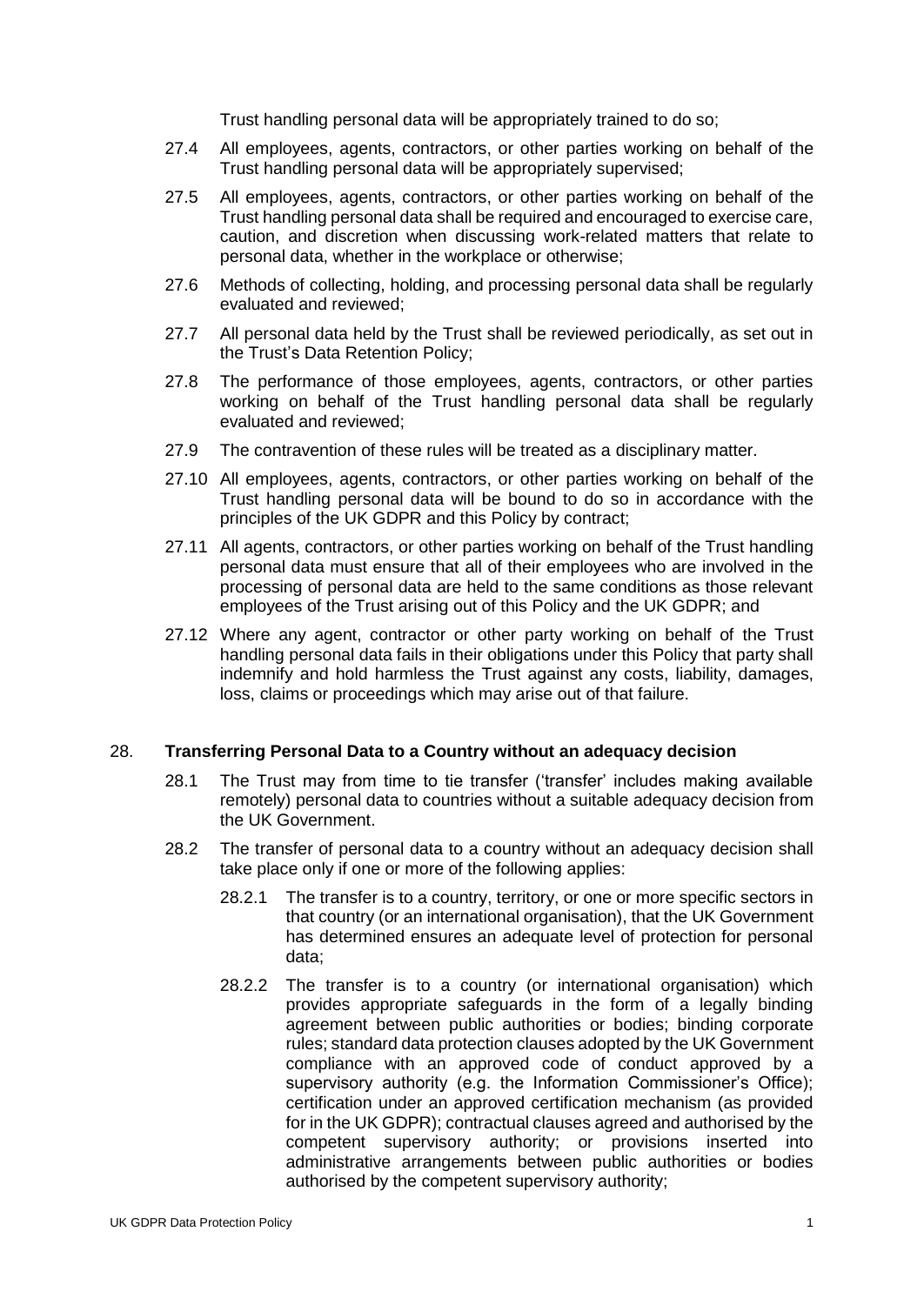- 28.2.3 The transfer is made with the informed consent of the relevant data subject(s);
- 28.2.4 The transfer is necessary for the performance of a contract between the data subject and the Trust (or for pre-contractual steps taken at the request of the data subject);
- 28.2.5 The transfer is necessary for important public interest reasons;
- 28.2.6 The transfer is necessary for the conduct of legal claims;
- 28.2.7 The transfer is necessary to protect the vital interests of the data subject or other individuals where the data subject is physically or legally unable to give their consent; or
- 28.2.8 The transfer is made from a register that, under UK or EU law, is intended to provide information to the public and which is open for access by the public in general or otherwise to those who are able to show a legitimate interest in accessing the register.

### 29. **Data Breach Notification**

- 29.1 All personal data breaches must be reported immediately to the Trust via **Berjees Tata**, who will report it to UK GDPR Sentry, the Trust's Data Protection Officer.
- 29.2 If a personal data breach occurs and that breach is likely to result in a risk to the rights and freedoms of data subjects (e.g. financial loss, breach of confidentiality, discrimination, reputational damage, or other significant social or economic damage), the Data Protection Officer must ensure that the Information Commissioner's Office is informed of the breach without delay, and in any event, within 72 hours after having become aware of it.
- 29.3 In the event that a personal data breach is likely to result in a high risk (that is, a higher risk than that described under Part 29.2) to the rights and freedoms of data subjects, the Data Protection Officer must ensure that all affected data subjects are informed of the breach directly and without undue delay.
- 29.4 Data breach notifications shall include the following information:
	- 29.4.1 The categories and approximate number of data subjects concerned;
	- 29.4.2 The categories and approximate number of personal data records concerned;
	- 29.4.3 The name and contact details of the Trust's data protection officer (or other contact point where more information can be obtained);
	- 29.4.4 The likely consequences of the breach;
	- 29.4.5 Details of the measures taken, or proposed to be taken, by the Trust to address the breach including, where appropriate, measures to mitigate its possible adverse effects.

#### 30. **Implementation of Policy**

This Policy shall be deemed effective on **01/09/2021** No part of this Policy shall have retroactive effect and shall thus apply only to matters occurring on or after this date.